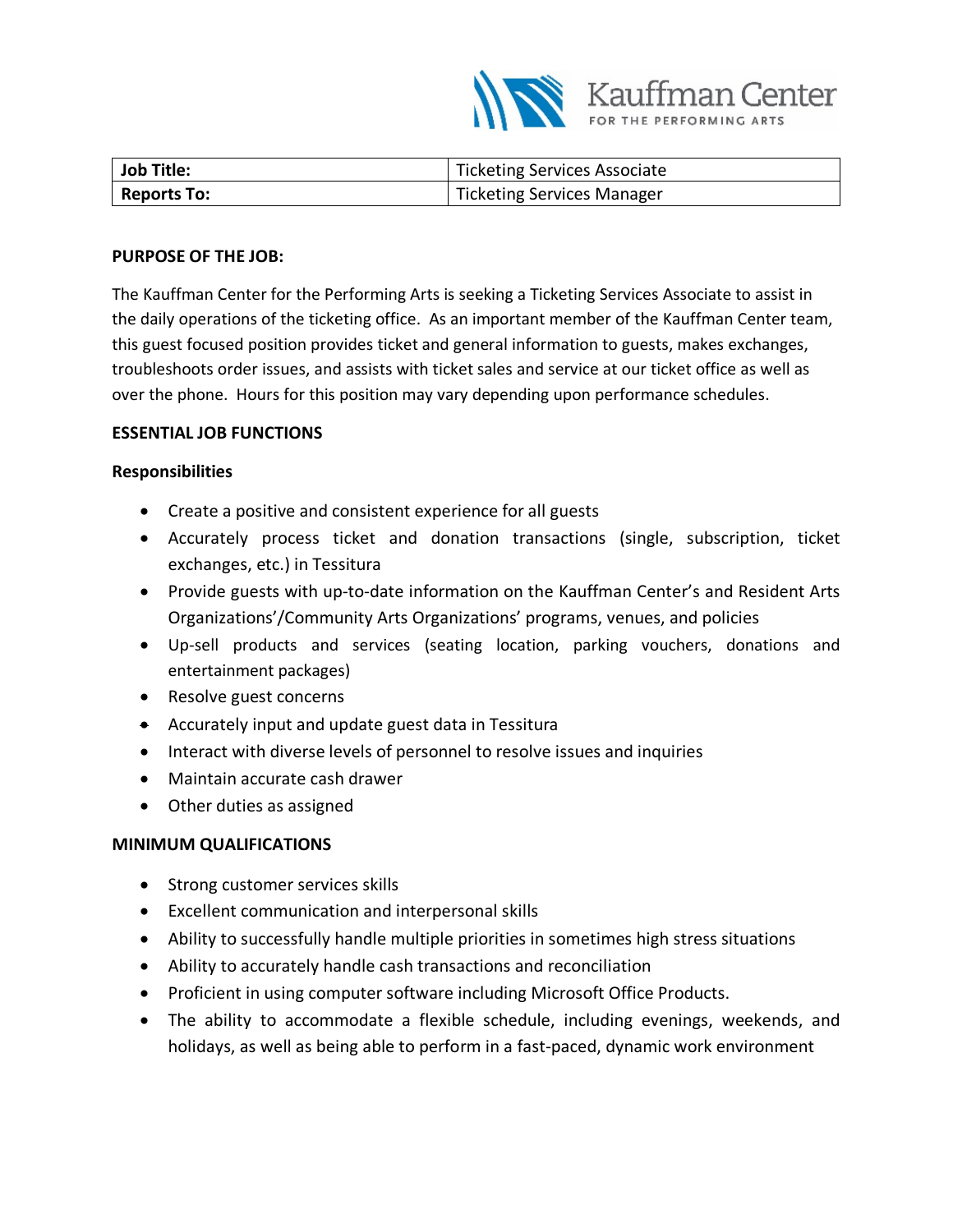# **COMPENSATION**

This is a part-time, entry-level position. Starting rate is \$14.50 per hour.

## **ORGANIZATIONAL VALUES**

Adheres to and promotes organizational values: (see below)

| I ORGANIZATIONAL VALUES                                                            |                                                                         |                                                            |                                                                                                               |  |
|------------------------------------------------------------------------------------|-------------------------------------------------------------------------|------------------------------------------------------------|---------------------------------------------------------------------------------------------------------------|--|
| Own it, get it solved                                                              | Aim for excellence                                                      | Be enthusiastic                                            | Act with respect                                                                                              |  |
| Integrity<br>Honest<br>communication<br>Transparency<br>Trustworthy<br>Responsible | Striving to improve<br>or meet a standard<br>of excellence<br>Motivated | Flexible<br>Fun<br>$\blacksquare$<br>Embraces new<br>ideas | Service<br>Considerate of<br>others<br>■ Treat others with<br>dignity and care<br>Work toward shared<br>goals |  |

The Kauffman Center for the Performing Arts seeks a diverse talent pool affording equal opportunity to all candidates without regard to race, color, age, religion, sexual orientation, gender identity, national origin, disability status, protected veteran status, or any other characteristic protected by law.

## **INTENT AND FUNCTION OF JOB DESCRIPTIONS**

*Job descriptions assist organizations in ensuring that the hiring process is fairly administered and that qualified employees are selected. They are also essential to an effective appraisal system and related promotion, transfer, layoff, and termination decisions. Well-constructed job descriptions are an integral part of any effective compensation system.*

*All descriptions have been reviewed to ensure that only essential functions and basic duties have been included. Peripheral tasks, only incidentally related to each position, have been excluded. Requirements, skills, and abilities included have been determined to be the minimal standards required to successfully perform the positions. In no instance, however, should the duties, responsibilities, and requirements delineated be interpreted as all-inclusive. Additional functions and requirements may be assigned by supervisors as deemed appropriate.* 

*In accordance with the Americans with Disabilities Act, it is possible that requirements may be modified to reasonably accommodate disabled individuals. However, no accommodations will be made which may pose serious health or safety risks to the employee or others or which impose undue hardships on the organization.*